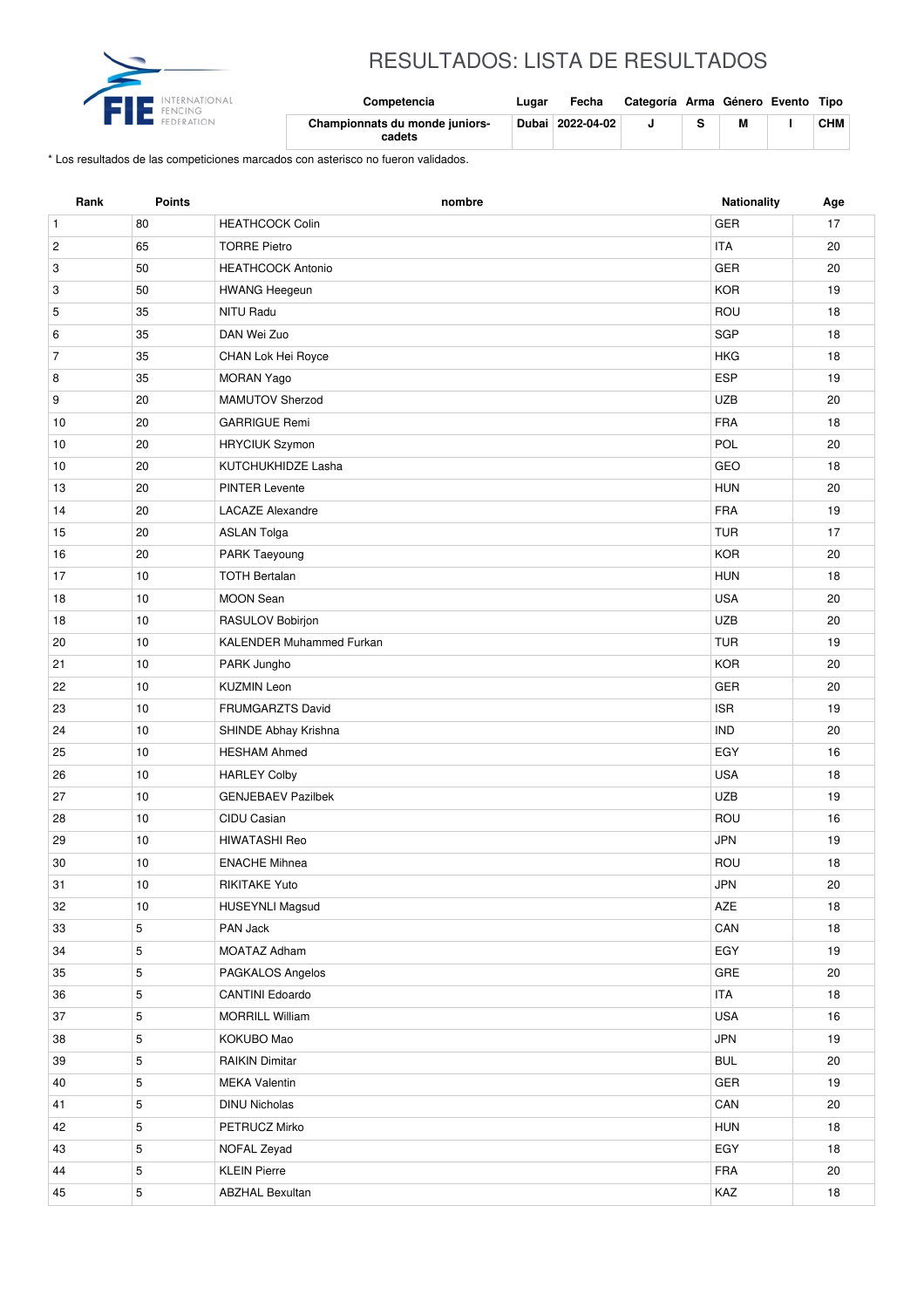| Rank     | Points      | nombre                             | <b>Nationality</b> | Age |
|----------|-------------|------------------------------------|--------------------|-----|
| 46       | 5           | <b>HUMEN Vasyl</b>                 | <b>UKR</b>         | 20  |
| 47       | 5           | LATAPY Ugo                         | <b>FRA</b>         | 19  |
| 47       | 5           | PAN Jerry                          | CAN                | 18  |
| 49       | 5           | OTTAVIANI Lorenzo                  | <b>ITA</b>         | 20  |
| 50       | 5           | <b>ISHII Go</b>                    | <b>JPN</b>         | 19  |
| 51       | 5           | <b>ANGLADE Ronald</b>              | <b>USA</b>         | 19  |
| 52       | 5           | <b>OLANGUA Asier</b>               | <b>ESP</b>         | 18  |
| 53       | 5           | ARCHVADZE Vakhtangi                | GEO                | 20  |
| 54       | 5           | SOVAR Marco                        | ROU                | 18  |
| 55       | 5           | RODRIGUEZ Jorge Antonio            | <b>MEX</b>         | 20  |
| 56       | 5           | STASIAK Olaf                       | POL                | 20  |
| 57       | 5           | LUKASHENKO Darii                   | <b>UKR</b>         | 17  |
| 58       | 5           | <b>ALLEN Samuel</b>                | <b>GBR</b>         | 18  |
| 59       | 5           | <b>MAROUF Eyad</b>                 | EGY                | 19  |
| 60       | 5           | <b>GIRAULT Elias Andre Mahaman</b> | <b>NIG</b>         | 20  |
| 61       | 5           | CHOW Chung Hei                     | <b>HKG</b>         | 20  |
| 62       | 5           | <b>CHUPRAKOV Artur</b>             | KAZ                | 20  |
| 63       | $\mathbf 5$ | <b>MANESIOTIS Panagiotis</b>       | GRE                | 17  |
| 64       | 5           | HO lan                             | GBR                | 19  |
| 65       | 2,5         | <b>FACHINI Fernando</b>            | <b>BRA</b>         | 20  |
| 66       | 2,5         | <b>ALBAHRANI Ali</b>               | <b>KSA</b>         | 19  |
| 67       | 2,5         | STOYCHEV Todor                     | <b>BUL</b>         | 19  |
| 68       | 2,5         | <b>TERZI Tymur</b>                 | <b>UKR</b>         | 18  |
| 69       | 2,5         | <b>MADRIGAL Santiago</b>           | <b>ESP</b>         | 18  |
| 70       | 2,5         | ALI Essa                           | KUW                | 20  |
| 71       | 2,5         | CHAN Phu Xien                      | <b>SGP</b>         | 19  |
| 72       | 2,5         | LOMINADZE Luka                     | GEO                | 19  |
| 73       | 2,5         | <b>HENDRIKS Jasper</b>             | <b>NED</b>         | 17  |
| 74       | 2,5         | <b>ZAKUTNII Stanislav</b>          | <b>UKR</b>         | 17  |
| 75       | 2,5         | <b>FILEV Viktor</b>                | <b>BUL</b>         | 18  |
| 76       | 2,5         | SERZHAN Madi                       | KAZ                | 20  |
| 77       | 2,5         | FLOREZ Jaime                       | <b>ESP</b>         | 18  |
| 78       | 2,5         | CASTRO Hugo                        | <b>MEX</b>         | 18  |
| 79       | 2,5         | PINZON GUERRA Alejandro            | COL                | 17  |
| 80       | 2,5         | HO Pak Lam Hugo                    | <b>HKG</b>         | 16  |
| 81       | 2,5         | SHARMA Lakshay                     | <b>IND</b>         | 19  |
| 81       | 2,5         | <b>TAHLA Abdallah</b>              | <b>JOR</b>         | 20  |
| 83       | 2,5         | <b>BECKER Matheus</b>              | <b>BRA</b>         | 18  |
| 84       | 2,5         | CASTANEDA Antonio                  | <b>MEX</b>         | 19  |
| 84       | 2,5         | <b>HOLDSWORTH Darcy</b>            | <b>GBR</b>         | 19  |
| 86       | 2,5         | <b>CROMIE Max</b>                  | GBR                | 19  |
| 87       | 2,5         | <b>CACEK Simon</b>                 | CZE                | 15  |
| 87       | 2,5         | MARCIANO Giorgio                   | <b>ITA</b>         | 20  |
| 87       | 2,5         | NG James Xuan-Xin                  | SGP                | 20  |
| 90       | 2,5         | TSE Hong Wang                      | <b>HKG</b>         | 17  |
|          |             | PREDARIS Vasileios                 | GRE                | 17  |
| 91<br>92 | 2,5<br>2,5  | GIRAULT Evann Jean Abba            | <b>NIG</b>         | 18  |
|          | 2,5         | <b>ALAMR Mohammed</b>              | <b>KSA</b>         | 18  |
| 93       |             |                                    |                    |     |
| 94       | 2,5         | <b>KRAL Krystof</b>                | CZE                | 18  |
| 95       | 2,5         | KUPELI Adem Doruk                  | <b>TUR</b>         | 17  |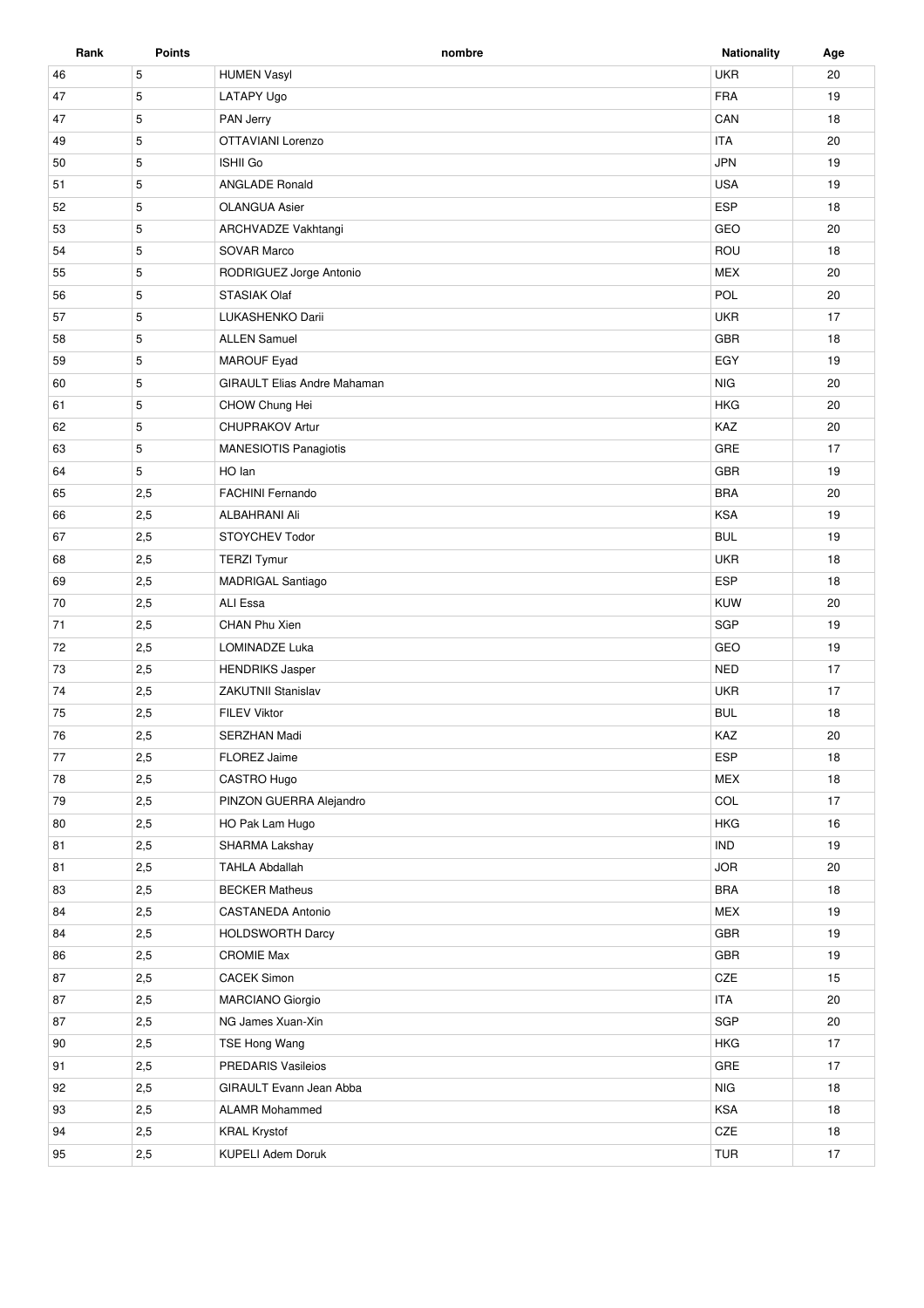| Rank | <b>Points</b> | nombre                         | <b>Nationality</b> | Age |
|------|---------------|--------------------------------|--------------------|-----|
| 96   | 2,5           | <b>ALMANSAF Abdullah</b>       | <b>KSA</b>         | 18  |
| 97   | 1,25          | <b>KRAJNC Peter</b>            | <b>SLO</b>         | 19  |
| 98   | 1,25          | <b>KURVERS Lester</b>          | <b>BEL</b>         | 20  |
| 99   | 1,25          | <b>KRAL Lumir</b>              | CZE                | 15  |
| 100  | 1,25          | SIA Sandro Antonio             | PHI                | 20  |
| 100  | 1,25          | <b>VIGH Benedek</b>            | <b>HUN</b>         | 18  |
| 102  | 1,25          | HYUN Jun                       | <b>KOR</b>         | 20  |
| 103  | 1,25          | <b>MEIXNER Philip</b>          | AUT                | 19  |
| 104  | 1,25          | <b>HMISSI Amenallah</b>        | <b>TUN</b>         | 20  |
| 105  | 1,25          | NOWINOWSKI Kacper              | POL                | 19  |
| 106  | 1,25          | <b>PRINCE Prince</b>           | <b>IND</b>         | 20  |
| 107  | 1,25          | <b>WANG Qirui</b>              | SGP                | 18  |
| 108  | 1,25          | ZHAKUPOV Donat                 | KAZ                | 20  |
| 109  | 1,25          | REKHVIASHVILI Guram            | GEO                | 17  |
| 110  | 1,25          | <b>DUSHAMBOEV Jaloliddin</b>   | <b>UZB</b>         | 20  |
| 110  | 1,25          | <b>RODRIGUEZ Roel</b>          | <b>MEX</b>         | 16  |
| 112  | 1,25          | AL-LAMI Ali                    | <b>IRQ</b>         | 18  |
| 113  | 1,25          | <b>ALBAKR Jasser</b>           | <b>KSA</b>         | 19  |
| 113  | 1,25          | <b>SCHAAFSMA Bote</b>          | <b>NED</b>         | 20  |
| 115  | 1,25          | SALEEM Zakarya                 | <b>IRQ</b>         | 19  |
| 116  | 1,25          | <b>OZTURK Alkim</b>            | <b>TUR</b>         | 17  |
| 117  | 0             | <b>BRONISZEWSKI Marcel</b>     | POL                | 18  |
| 118  | 0             | <b>CHEN Colin</b>              | AUS                | 19  |
| 119  | $\mathbf 0$   | <b>AKBAROV Murad</b>           | AZE                | 18  |
| 120  | 0             | PROSSE Nand                    | <b>BEL</b>         | 18  |
| 121  |               | TEH Zi Hao                     | <b>MAS</b>         | 15  |
|      | 0             |                                |                    |     |
| 122  | 0             | AL MAAZMI Hamid                | <b>UAE</b>         | 20  |
| 123  | 0             | <b>AGATEP Andre Dominic</b>    | PHI                | 18  |
| 124  | 0             | DIACOS Jordan                  | CAN                | 18  |
| 125  | 0             | STAMENKOVIC Bogdan             | <b>SRB</b>         | 17  |
| 126  | $\mathbf 0$   | <b>MADANI Abdelhakim</b>       | <b>ALG</b>         | 18  |
| 127  | 0             | ALSHAMLAN Hamad                | KUW                | 16  |
| 128  | 0             | <b>VIDAR Alexander</b>         | ISL                | 17  |
| 129  | 0             | <b>MUBARAK Khalid</b>          | UAE                | 18  |
| 130  | 0             | PRIFTIS Ioannis                | GRE                | 20  |
| 131  | 0             | SUPLICO Enrico Lucio           | PHI                | 19  |
| 132  | 0             | ALHAMMADI Ahmed                | UAE                | 19  |
| 133  | 0             | PALAKAWONGSE NA AYUTTHAYA Poom | AUS                | 18  |
| 134  | 0             | <b>GALVAN Joel</b>             | PER                | 19  |
| 135  | 0             | LAISHRAM Moramba               | <b>IND</b>         | 16  |
| 136  | 0             | <b>ILIFFE Daniel</b>           | AUS                | 14  |
| 136  | 0             | KRISTMANNSSON Jakob Lars       | ISL                | 18  |
| 138  | 0             | STOYANOV Yasen                 | <b>BUL</b>         | 19  |
| 139  | 0             | MAMMADOV Saleh                 | AZE                | 18  |
| 140  | 0             | ALAMMARI Husain                | <b>KUW</b>         | 17  |
| 140  | 0             | <b>WAGNER Filip</b>            | $CZE$              | 17  |
| 142  | 0             | SCHREUDER Thijmen              | <b>NED</b>         | 19  |
| 143  | 0             | AL-RUBAIAWI Hani               | <b>IRQ</b>         | 20  |
| 144  | 0             | JIMENEZ Raphael Martin li      | PHI                | 19  |
| 144  | 0             | SHI Oscar                      | <b>AUS</b>         | 16  |